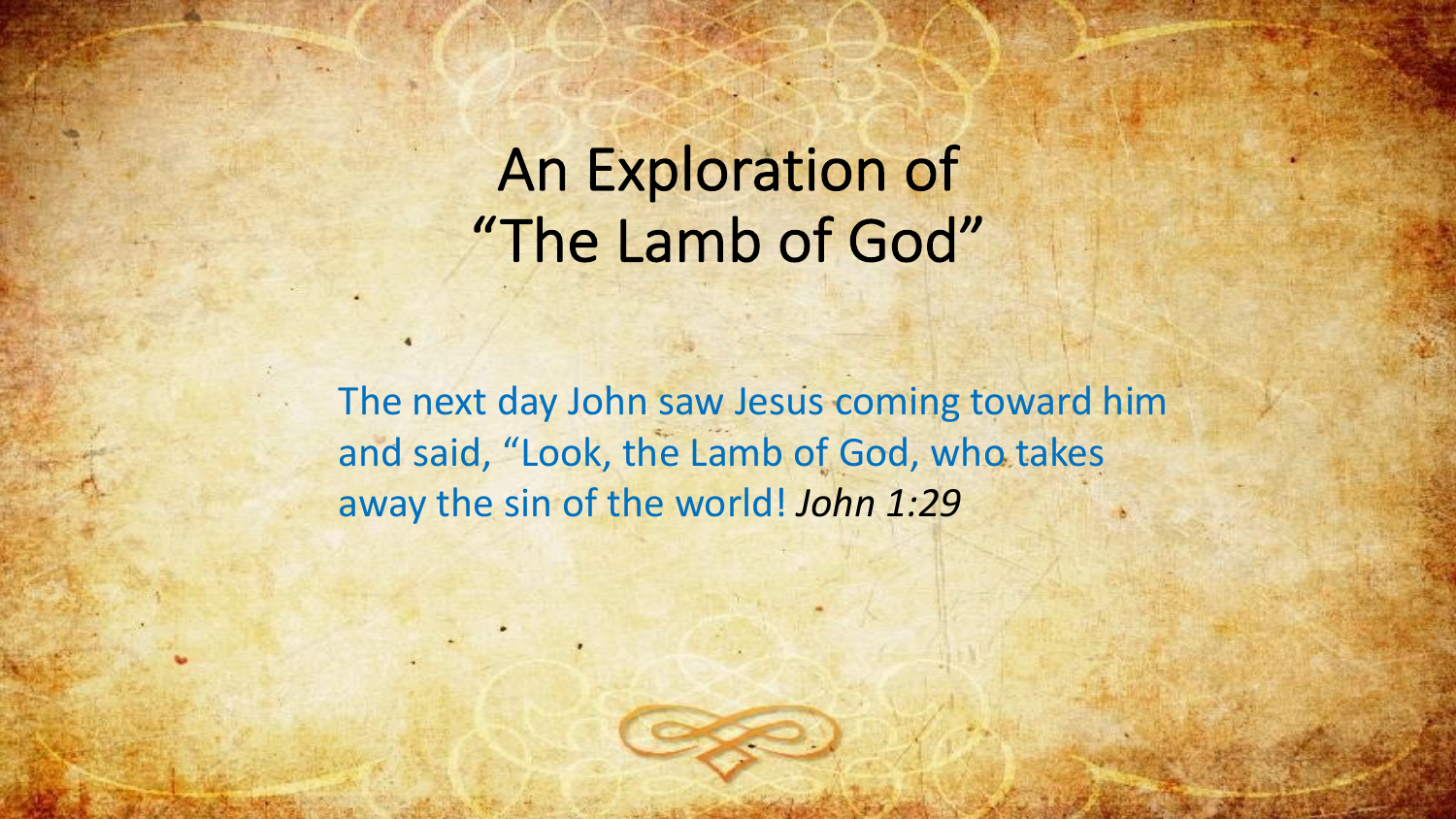## Sheep in Ancient Times

- Sheep were domesticated and tamed about 5000 B.C. from wild species
- Sheep is the most mentioned animal in the Bible
- Sheep were among the Hebrews' most treasured possessions
- Sheep herds of the ancient Jews were considered \* the main wealth of every family
- The process of taking care after the sheep was considered a matter of honor among Israelites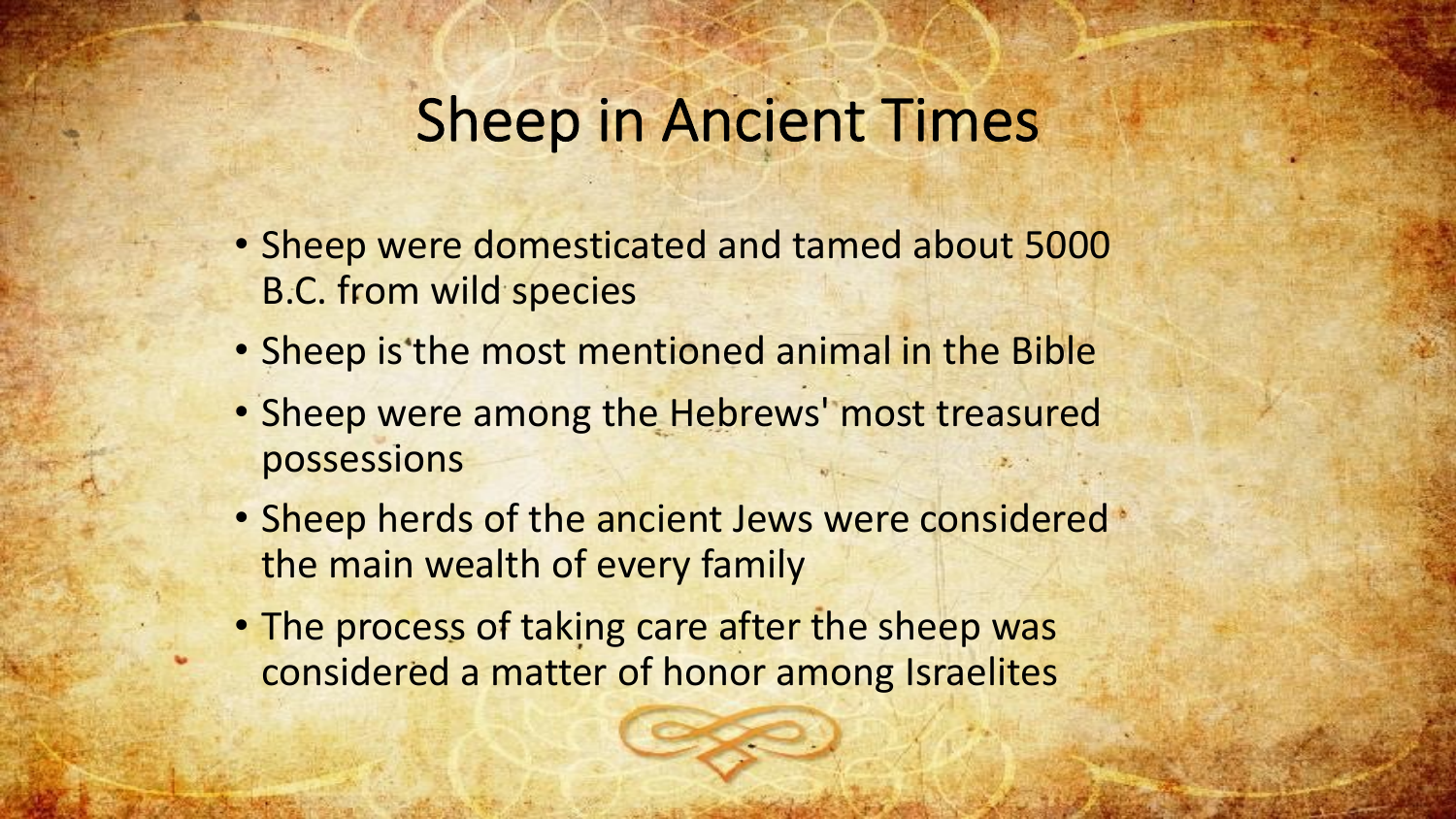# Israel goes to Egypt as Shepherds

- When Joseph brought his family to Egypt, he told them to tell Pharaoh that they were shepherds
- …you should answer, 'Your servants have tended livestock from our boyhood on, just as our fathers did.' Then you will be allowed to settle in the region of Goshen, for all shepherds are detestable to the Egyptians." *Gen 46:34*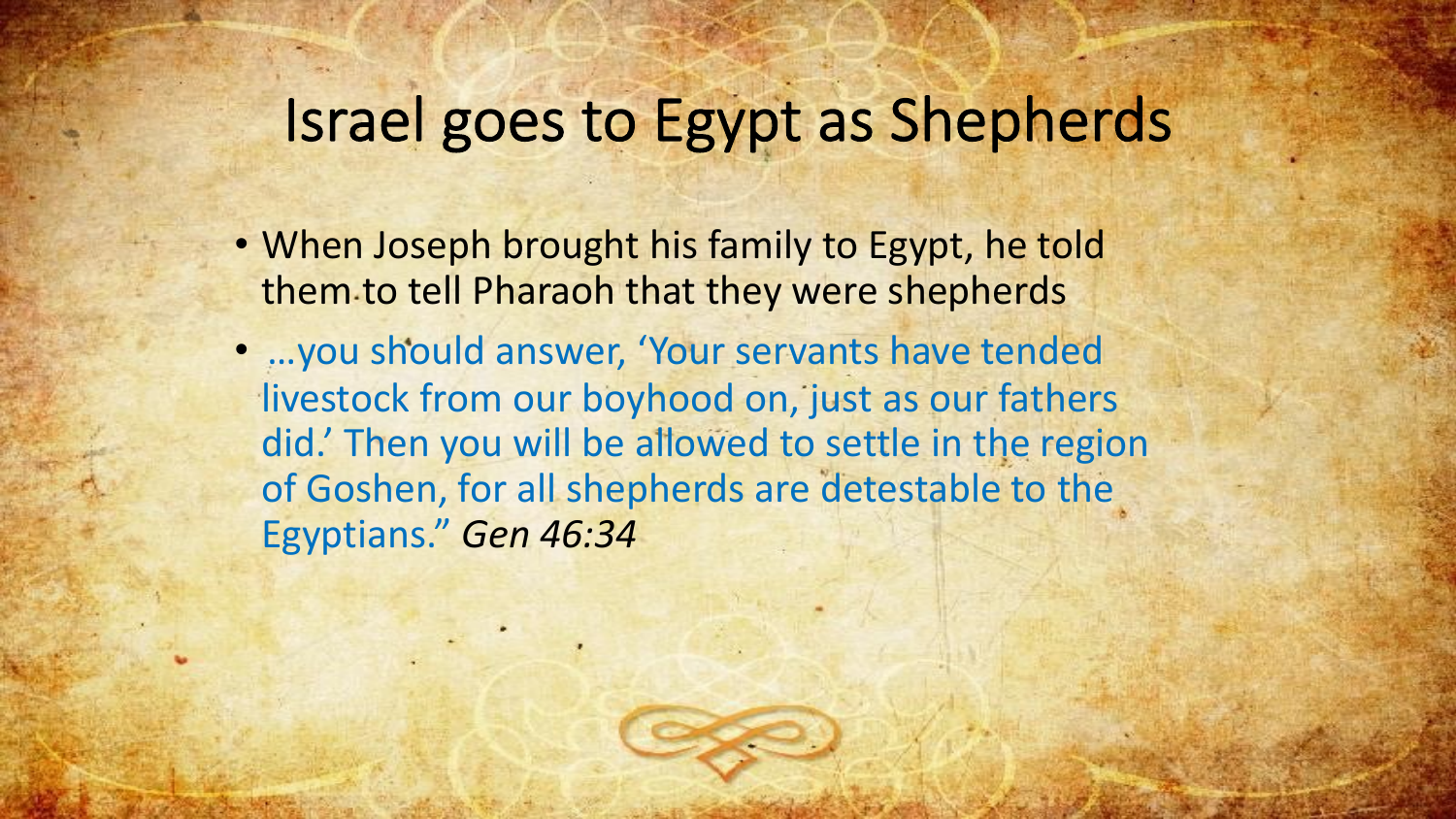#### The Passover

- Exodus 12: 1-29 has the instructions from Yahweh to Moses and Aaron on how to conduct the Passover
- When He speaks to them, Yahweh decrees initiates a new calendar with the first month of the year being Nisan
- Yahweh commands them to take a lamb on the 10<sup>th</sup> day, care for it til the 14<sup>th</sup> day, slaughter it at twilight, and put the blood on the doorframes
- On Nisan 14<sup>th</sup> Yaweh kills the firstborn among the **Egyptians**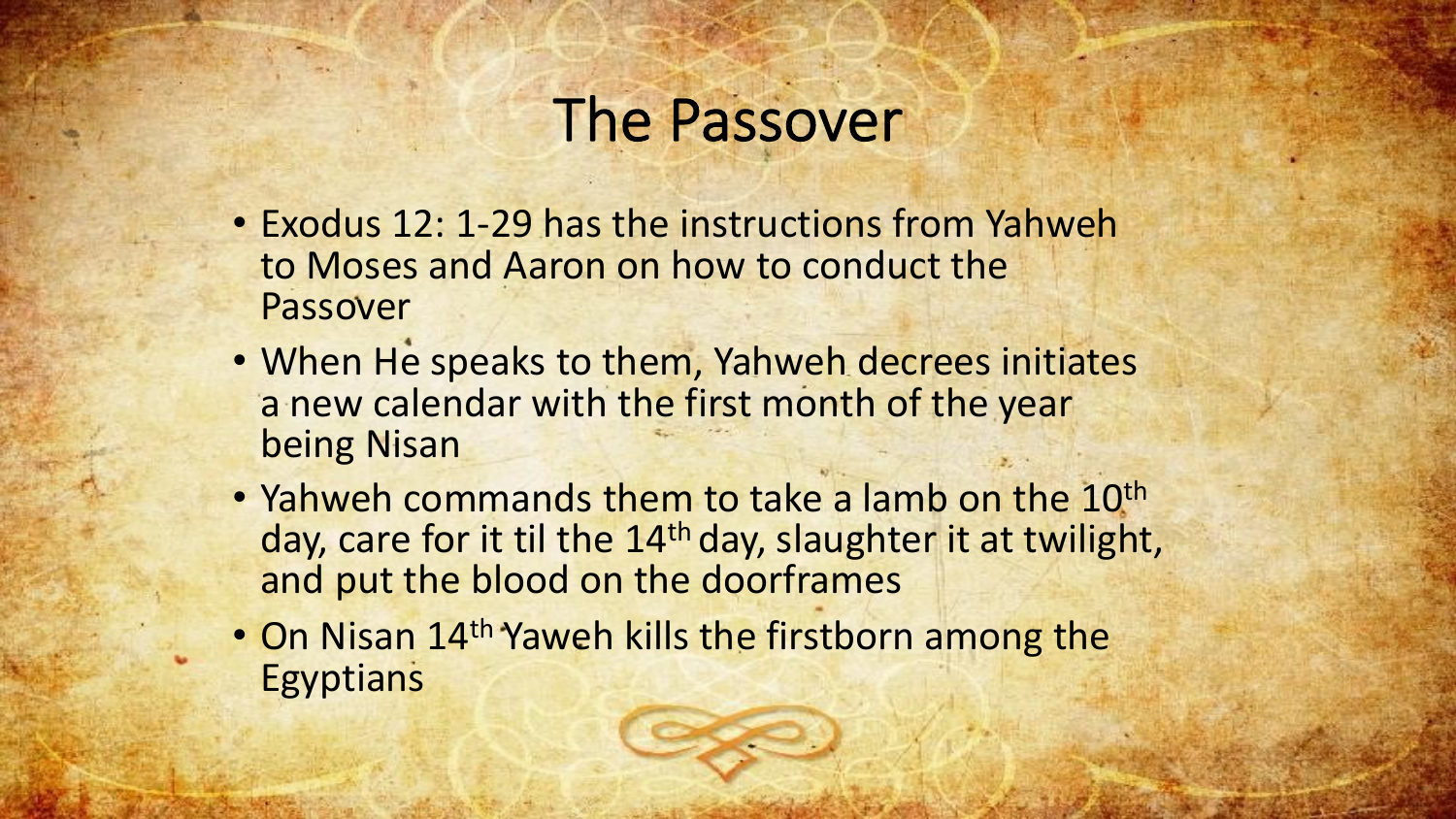## The Passover Celebration

- Yahweh commanded that Passover be celebrated annually as a lasting ordinance
- Passover is the most important Jewish celebration
- The Israelites followed the instructions in Exodus 12
	- On the 10<sup>th</sup> of Nisan, they took a year-old male lamb without blemish and cared for it until the 14<sup>th</sup> day, when it was slaughtered at twilight
	- After the sacrifice, the lambs were hung on hooks or staves, then flayed, then taken home to be roasted and eaten that night. No leftovers.
- The lamb was the first animal sacrifice that Israel, as a nation, was commanded to make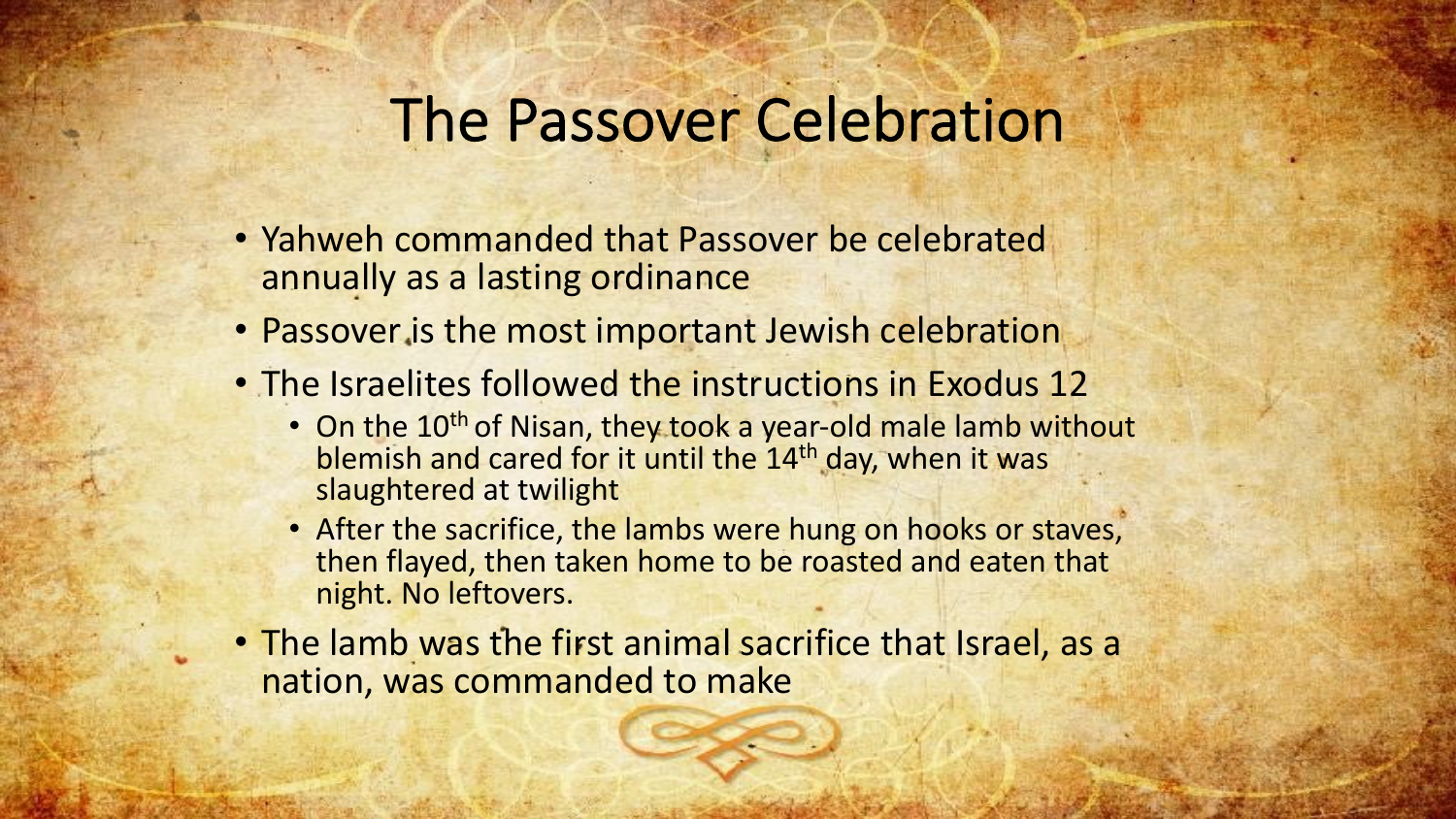## Chief Priests and Elders

- We hear that phrase in the new Testament
- It represents Sadducees and Pharisees
- They were at opposite ends of the political system
- Both made their living off the religious practices of the Jews
- Although they rarely agreed, one of their agreements was that Jesus needed to be murdered
- Let's break their roles down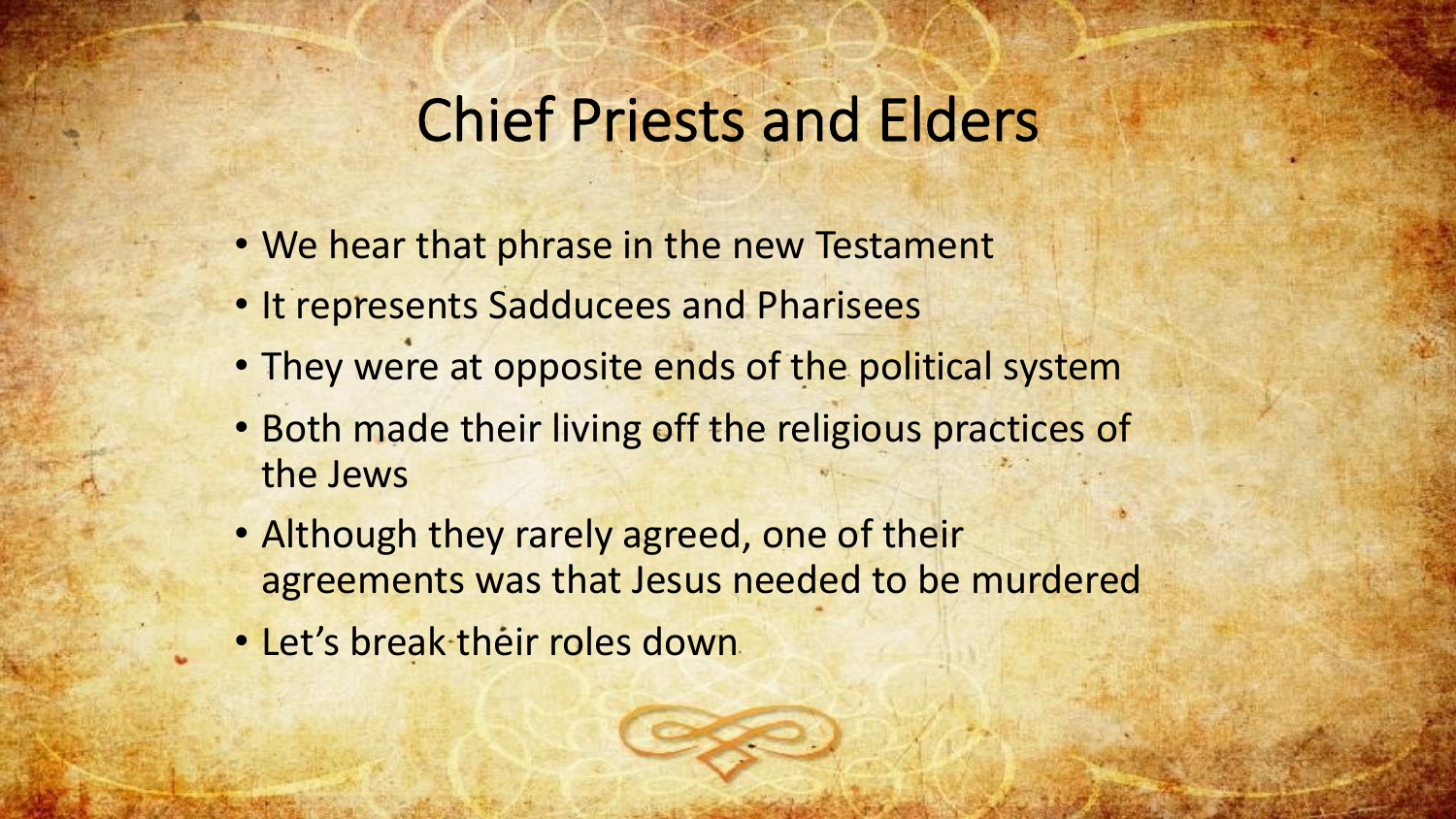## Sadducees – Chief Priests

Sadducees represented the liberal end of the religious spectrum in Israel

- They had a majority of seats on the Sanhedrin, the highest ruling religious council in Israel
- Because they controlled the Sanhedrin, they also controlled the temple and all temple business
- For this reason, the Sadducees were also called the chief priests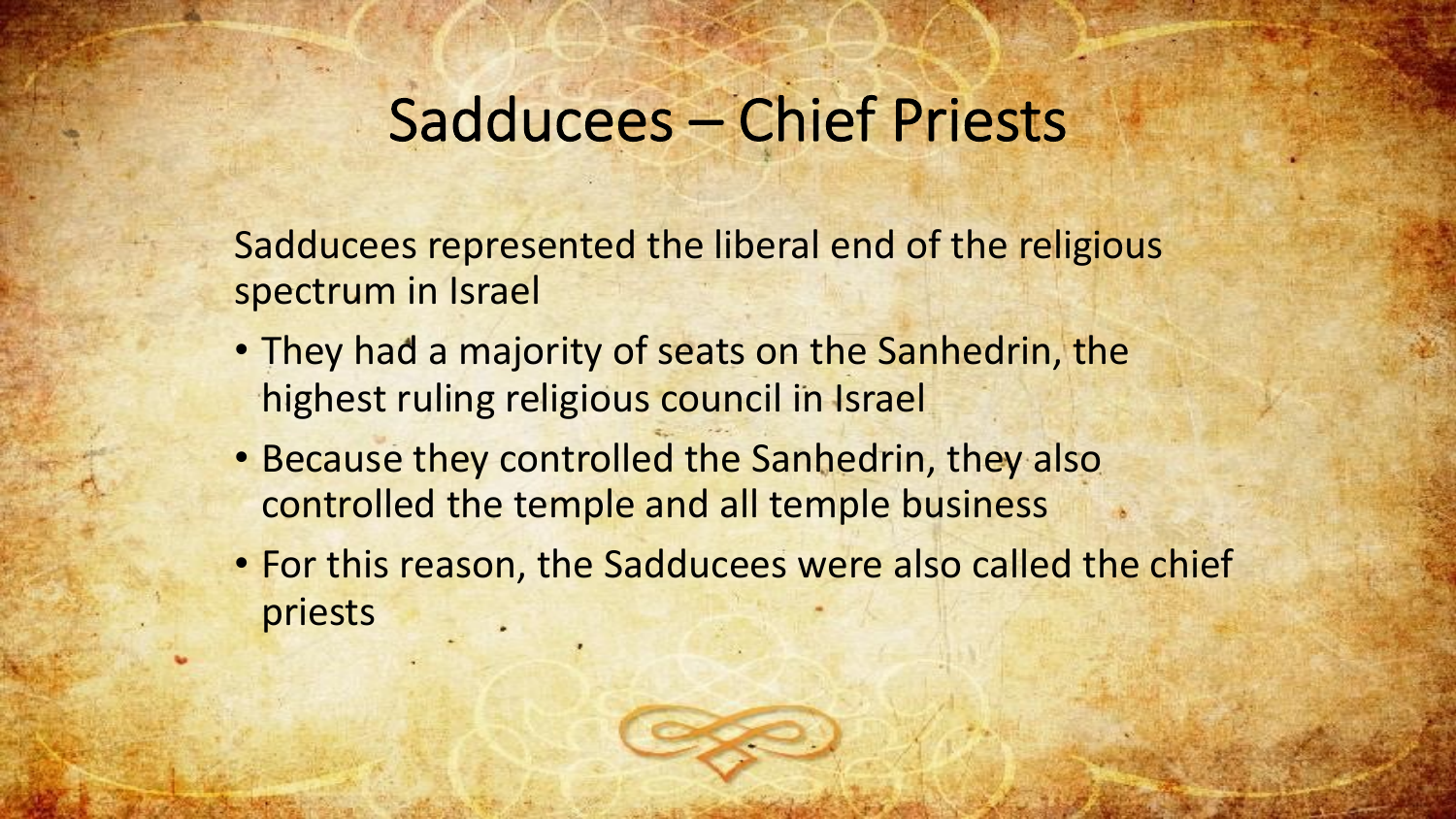## Pharisees – the Elders

Pharisees were conservatives in the religious spectrum

Though they were only a minority on the Sanhedrin, they were the religious leaders of the culture

- Pharisees were in charge of the daily religious life of the Jewish people
- They had authority over training and appointing rabbis in local synagogues, and they were the judges of the Law
- For that reason, Pharisees were also called the elders of Israel
- Pharisees gained their wealth from the money given to local synagogues and by taking bribes in judging court cases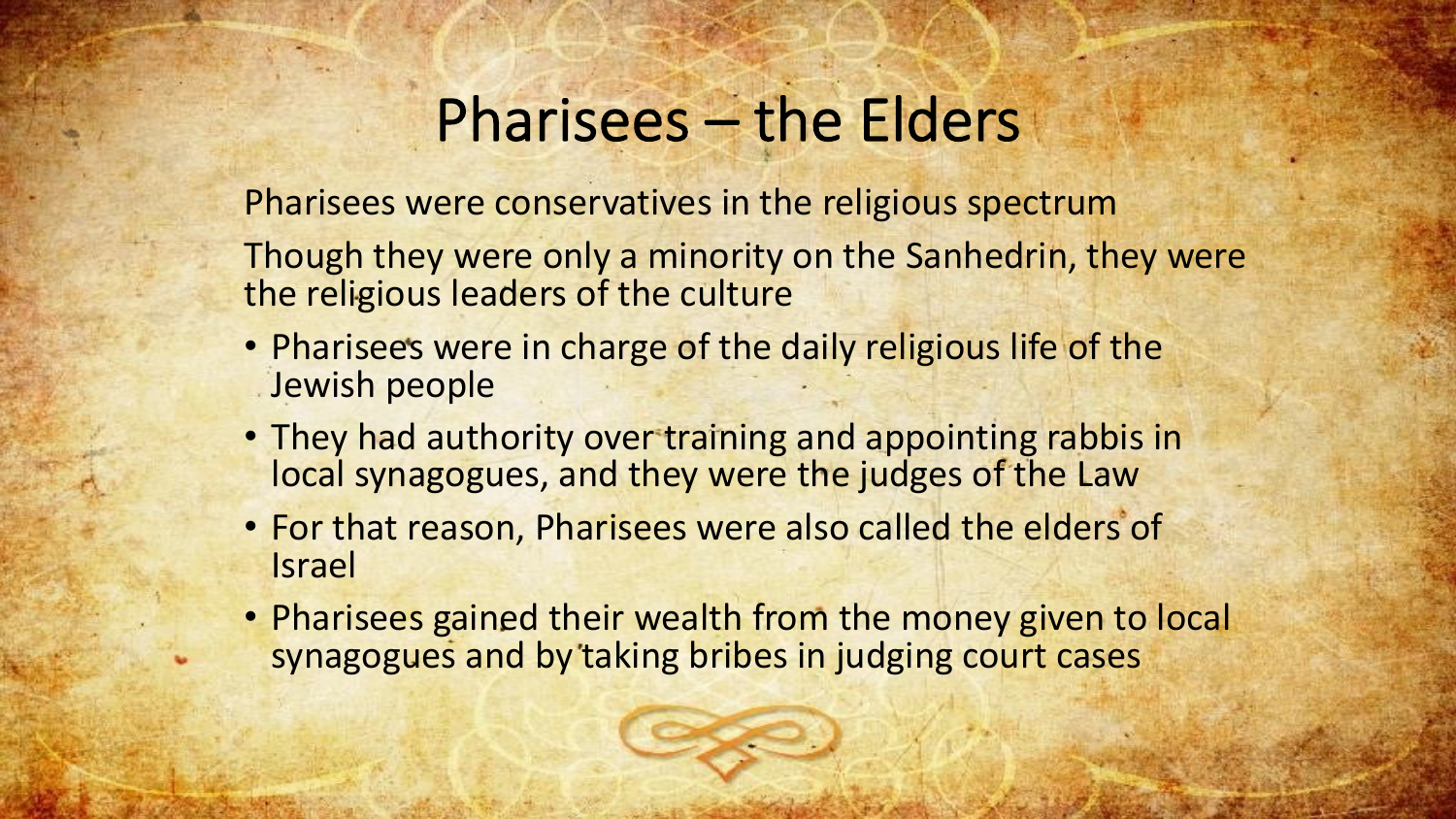## Lambs – a fleecing temple business

- Besides money changing, there was a robust lamb business in the temple at Passover
- Passover brought up to 3 million Jewish males to Jerusalem -<br>all needing a spotless lamb
- You could buy a 'certified blemish-free prime grade' lamb from the priests (Sadducees) at a nice mark-up
- BYOL? Sure but the lamb inspectors (Sadducees) would always find a blemish and reject your lamb
- However, for just a little bit of cash you could trade in your blemished lamb for a 'certified unblemished' lamb (usually the one that was just traded in by the last pilgrim and is now miraculously unblemished)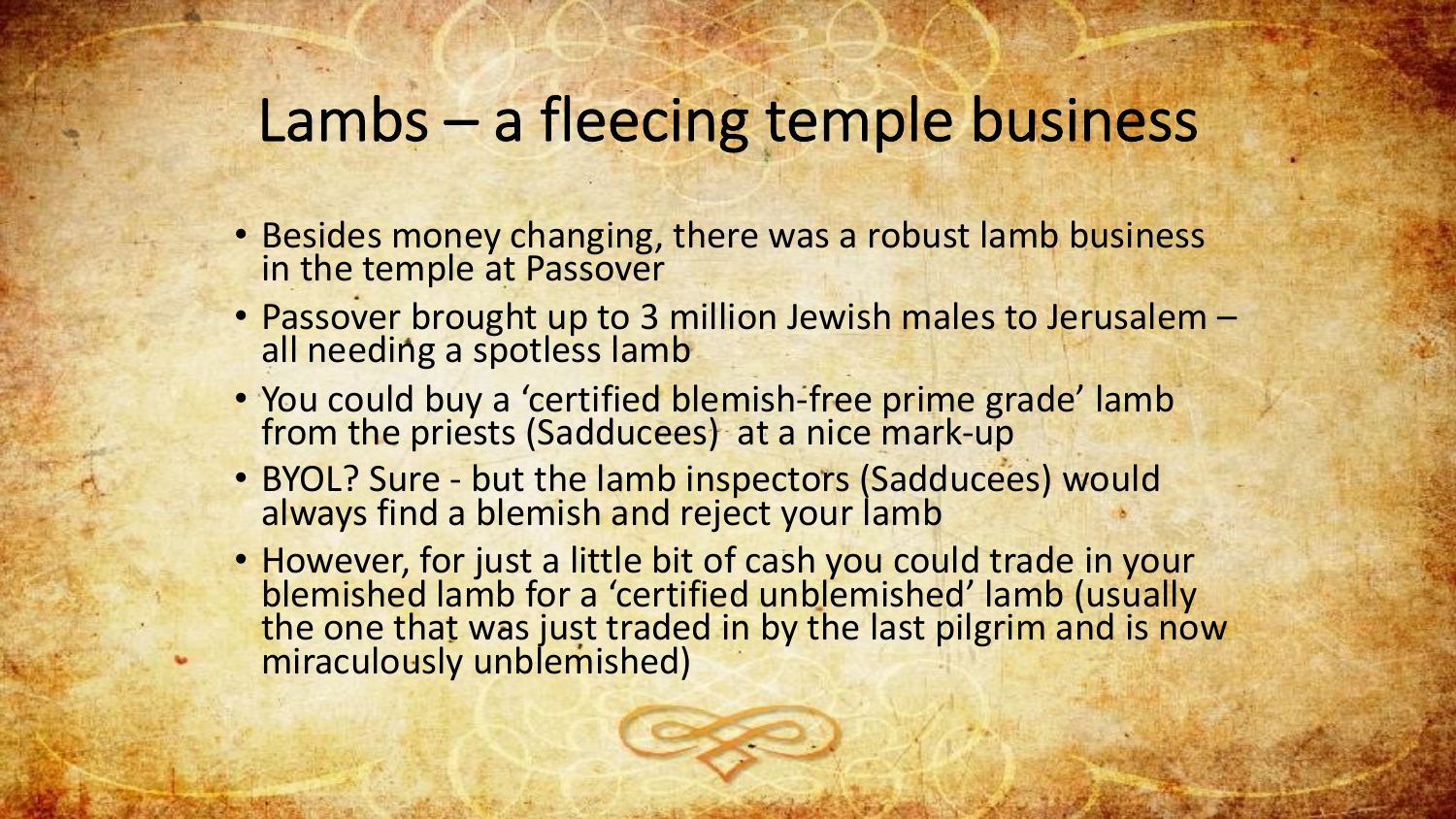#### Lambs for Temple sacrifices

- Bethlehem is about 6 mi from Jerusalem
- Per rabbinic writings, lambs used for temple sacrifices were born and raised in Bethlehem
- The daily Temple sacrifice required two unblemished sheep from Bethlehem - one sacrificed in the morning and one in the evening
- One year old lambs were also needed during Passover and other festivals
- There were thousands of sheep raised around Bethlehem
- The shepherds in charge of these special lambs were from the tribe of Levi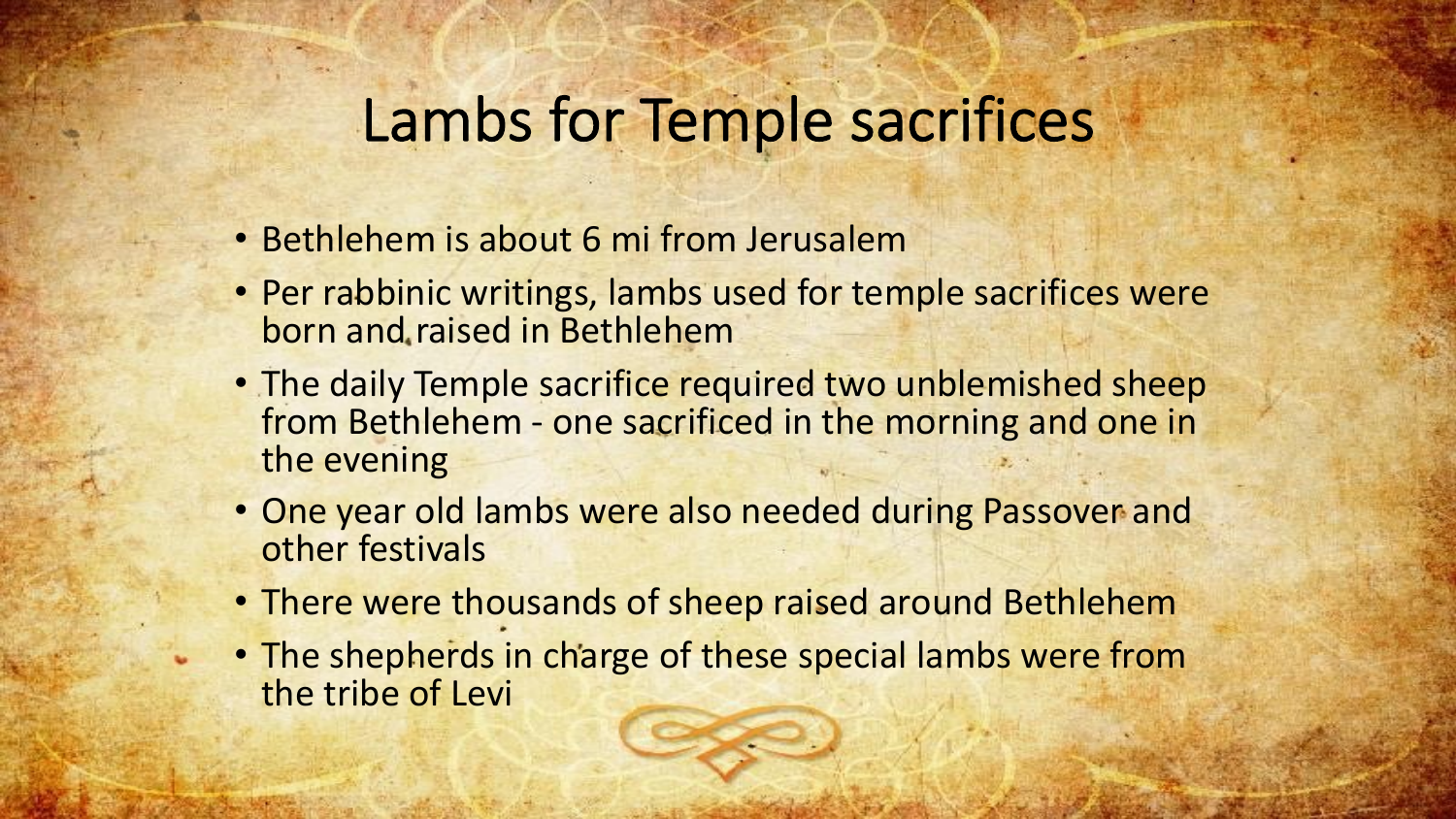#### Migdal Edar – The Tower of the Flock

- Shepherds needed a high place to watch over their sheep, so they built towers that gave them a view
- Migdal Eder was a tower in Bethlehem used by the Levitical shepherds to protect their sheep and lambs
- On the ground floor, a room was designated for the delivery and protection of these special lambs
- And you, O tower of the flock, The stronghold of the daughter of Zion, To you shall it come, Even the former dominion shall come, The kingdom of the daughter of Jerusalem. *Micah 4:8*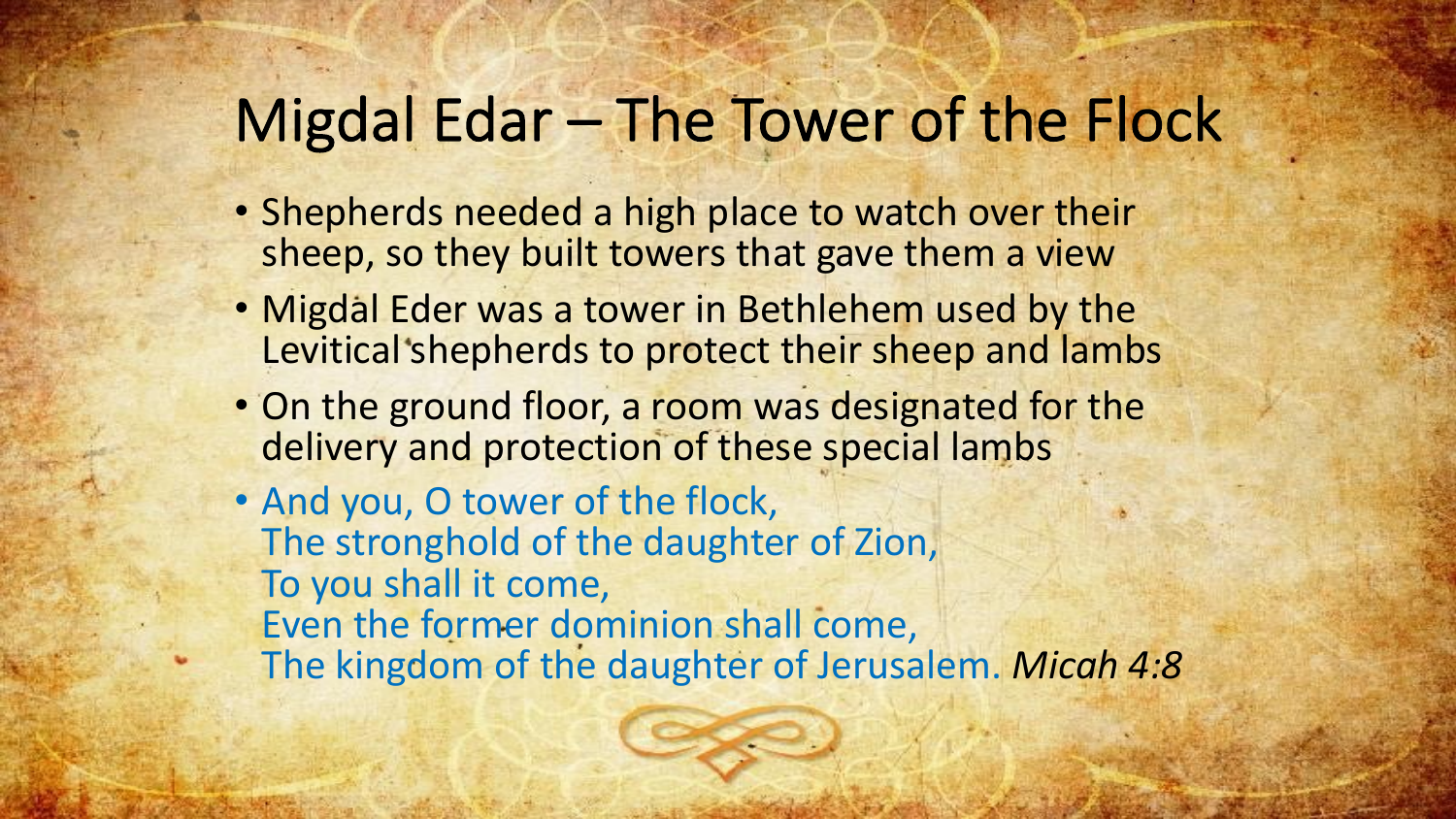

# **Nativity**

- Luke states that angels told the shepherds that Jesus was born in a manger
- And this *will be* the sign to you: You will find a Babe wrapped in swaddling cloths, lying in a manger… And they came with haste and found Mary and Joseph, and the Babe lying in a manger**.**  *Luke 2:12-17*
- The shepherds weren't told exactly where He was born, but they went directly to Him
- Most likely in Migdal Edar where the temple sheep were born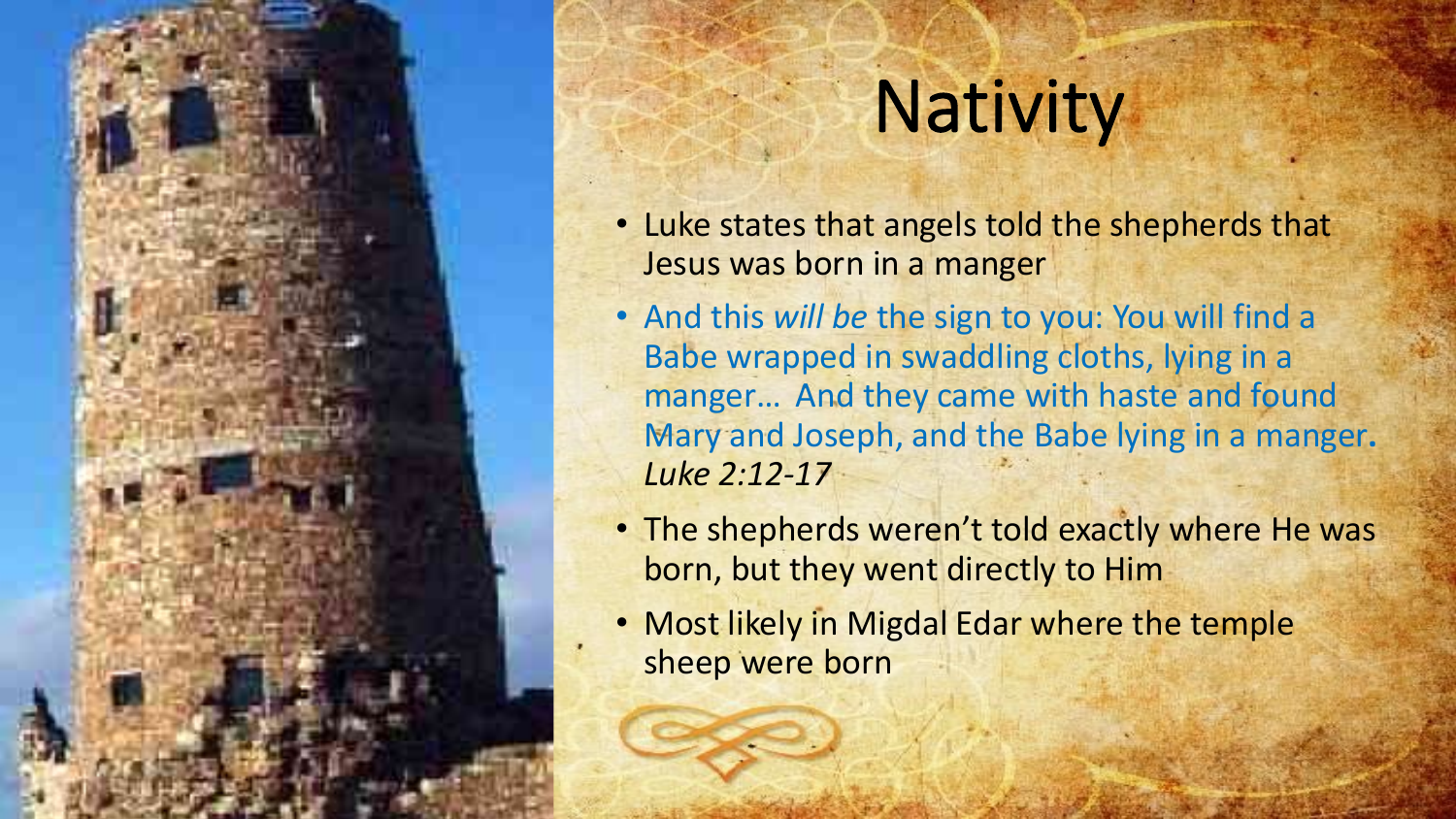## John's Baptism Ministry

- John preached a message of coming judgement
- The Jews knew that the last Divine judgement lasted some 600 years and began with them being deported to Babylon
- John's message of impending judgement affected many hearts
- The Jews had a ritual immersion known as mikvah that symbolized a ritual cleansing
- John's baptism ministry was an adaptation of the mikvah
- John's baptism was one of repentance.
- "Repent, for the kingdom of heaven is at hand!" *Matt 3:2*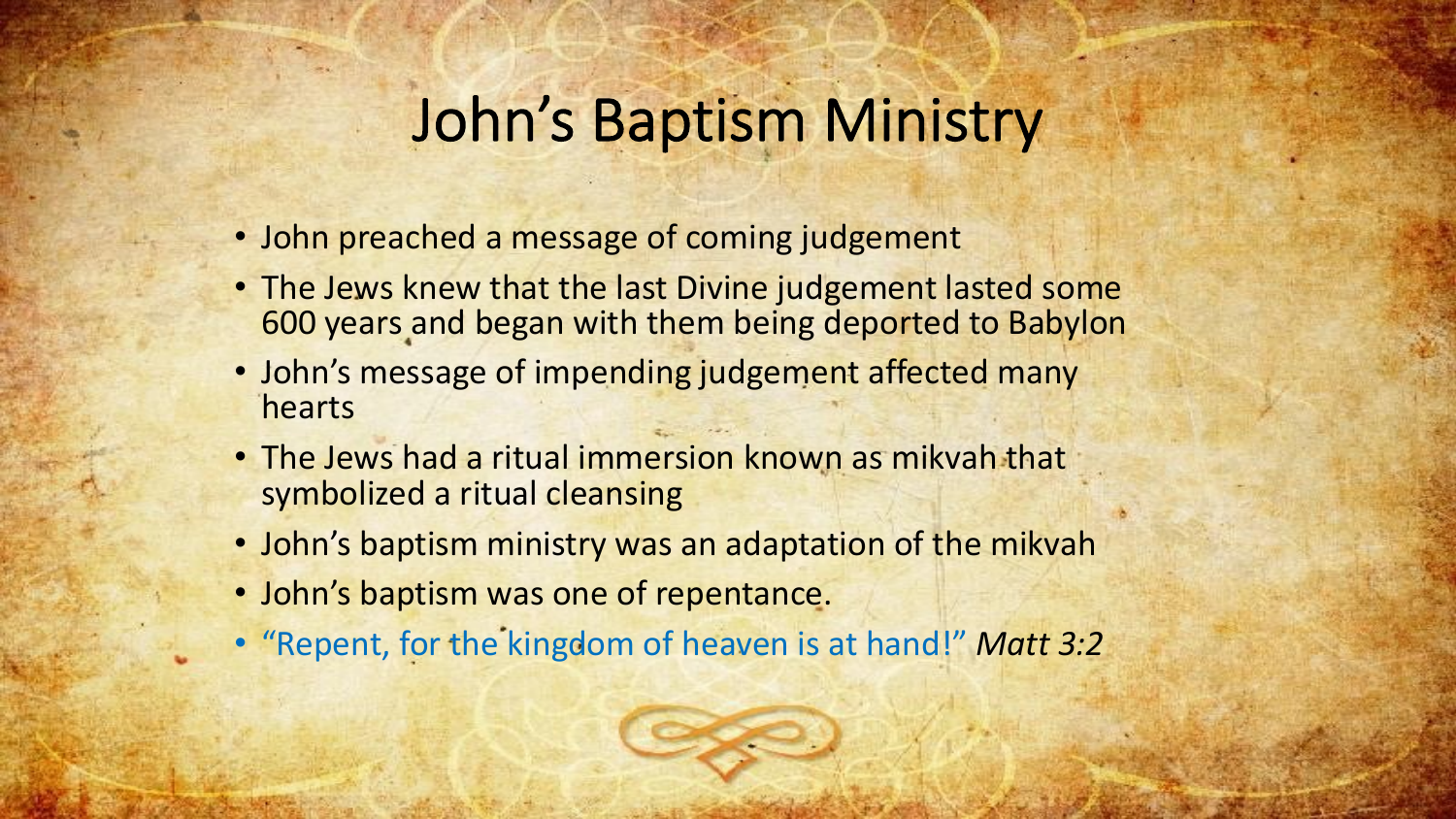## Baptism of Christ

- John was puzzled when Jesus asked to be baptized
- And John *tried to* prevent Him, saying, "I need to be baptized by You, and are You coming to me?" *Matt 3:14*
- Only after the baptism did John realize that Jesus was Messiah
- When He had been baptized, Jesus came up immediately from the water; and behold, the heavens were opened to Him, and He saw the Spirit of God descending like a dove and alighting upon Him. 17 And suddenly a voice *came* from heaven, saying, "This is My beloved Son, in whom I am well pleased." *Matt 3:16-17*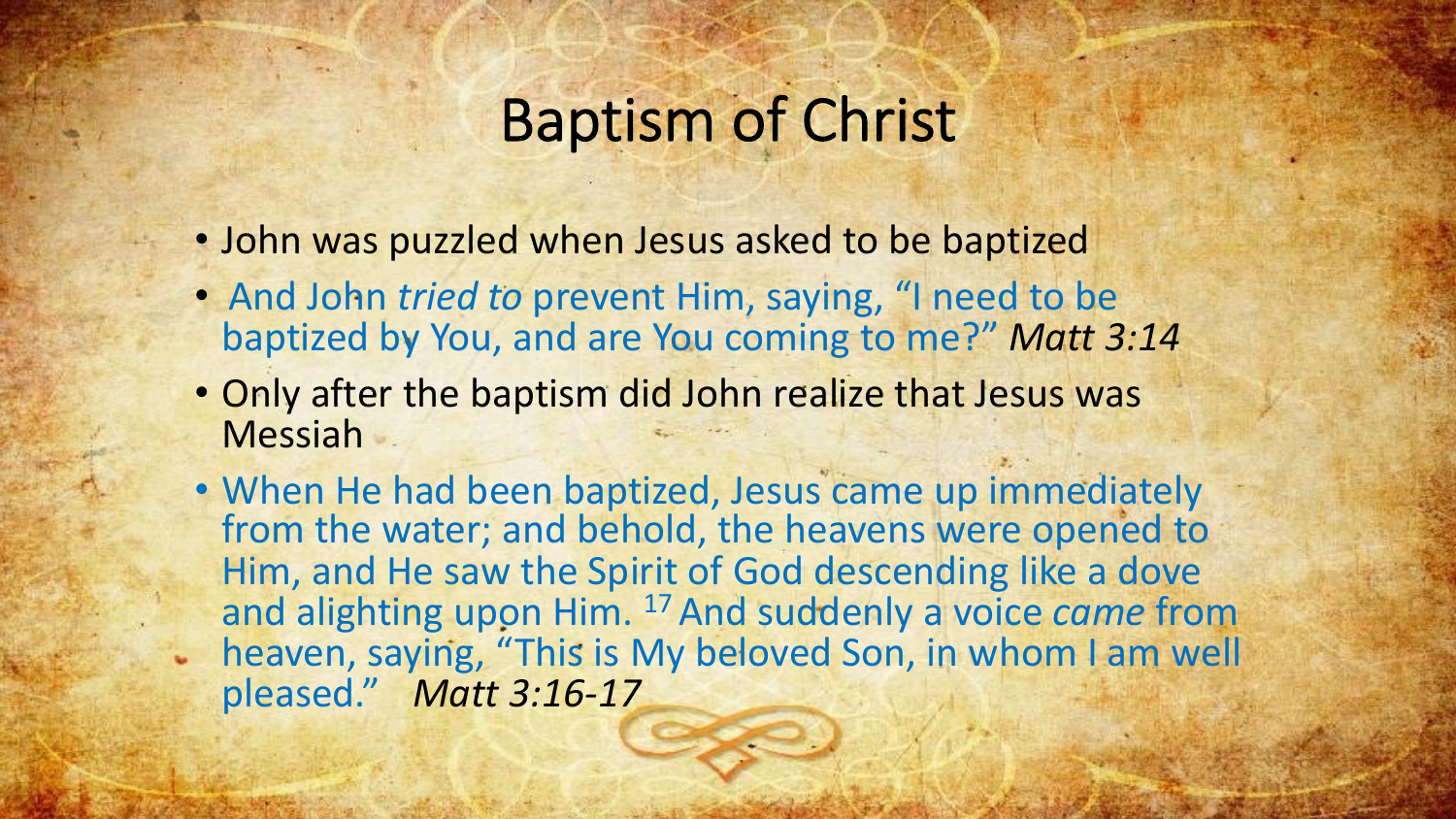#### Revelation to John

- Although John was with others, he alone heard those words and saw the dove descending
- This revelation was obviously given by God to John but withheld from everyone else
- It was the next day that John called Jesus the Lamb of God
- The next day John saw Jesus coming toward him and said, "Look, the Lamb of God, who takes away the sin of the world! *John 1:29*
- The next day John was there again with two of his disciples. 36 When he saw Jesus passing by, he said, "Look, the Lamb of God!" *John 1:35*

•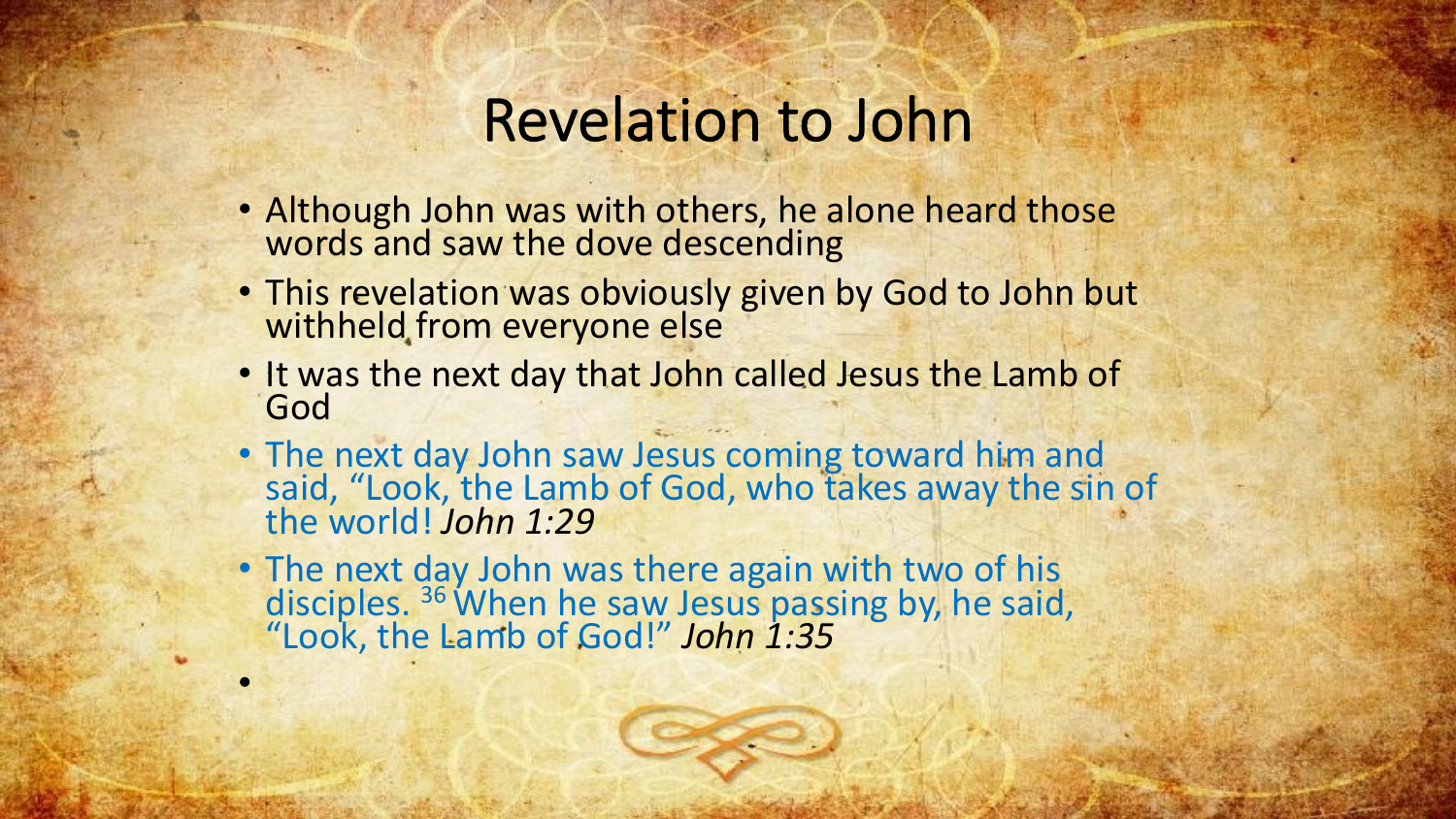## Interesting Jewish Customs

- It was custom at the time for kings to indicate a peaceful intention by entering a city riding a young donkey that had never been ridden before
- Jews would lay their cloaks on the road to symbolize their recognition of the king
- Palm branches had an entirely different meaning. They were used as a symbol of national liberation
- Jews would lay palm branches to celebrate a military leader bringing political victory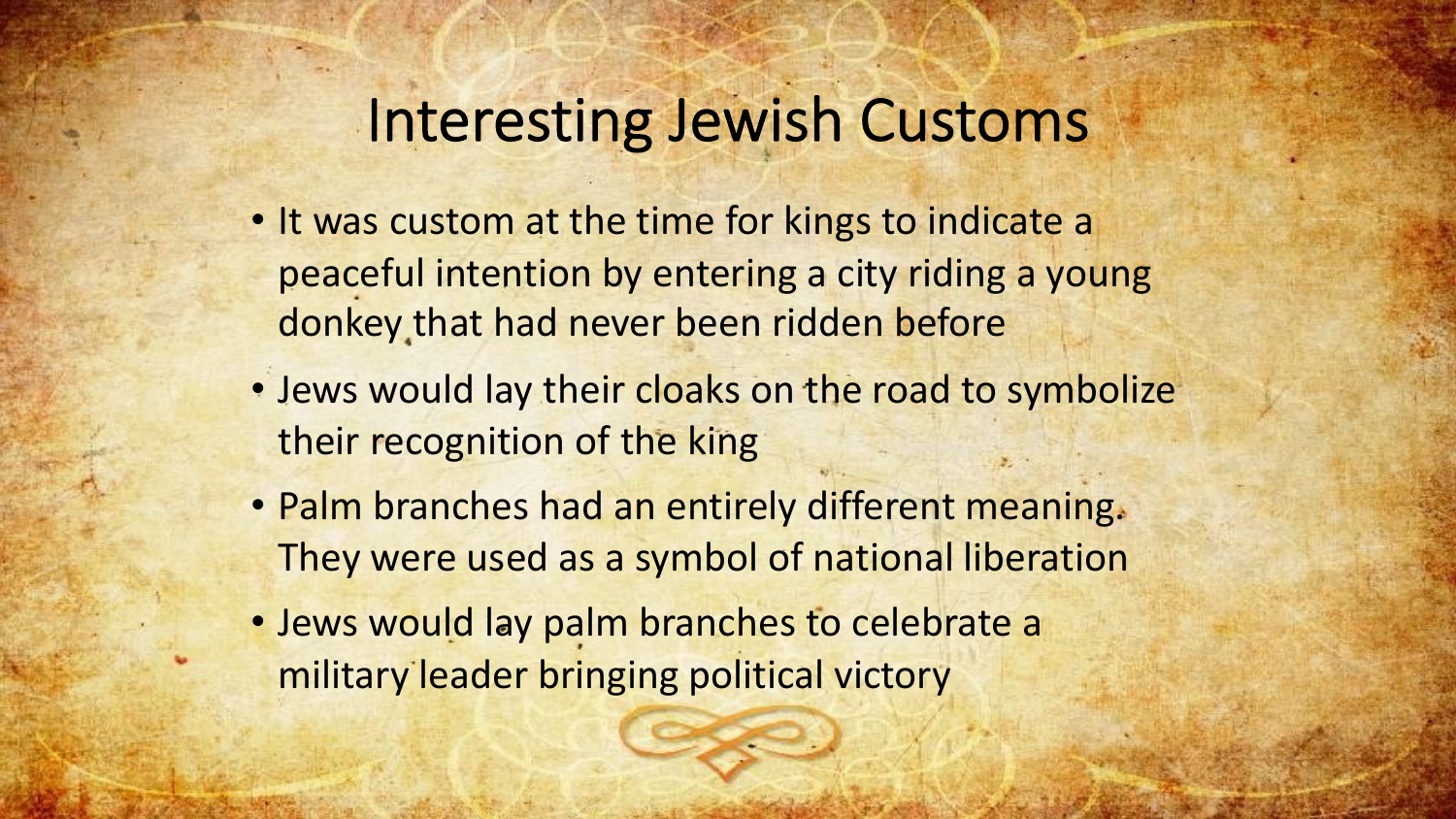# Palm Sunday *(Should it be Cloak Sunday?)*

•Matthew 21 begins with Jesus preparing to enter Jerusalem. He sent 2 disciples to get a donkey with her colt

•He rides the colt into Jerusalem fulfilling Zechariah 9:9

•Some Jews have laid their cloaks on the road, others palm branches

•Jesus enters through the East Gate

•According to Jewish literature, the East Gate was used by the Temple Messenger to take a sacrificial lamb to the desert •And the glory of the Lord came into the temple by way of the gate which faces toward the east. *Ezekiel 43:4*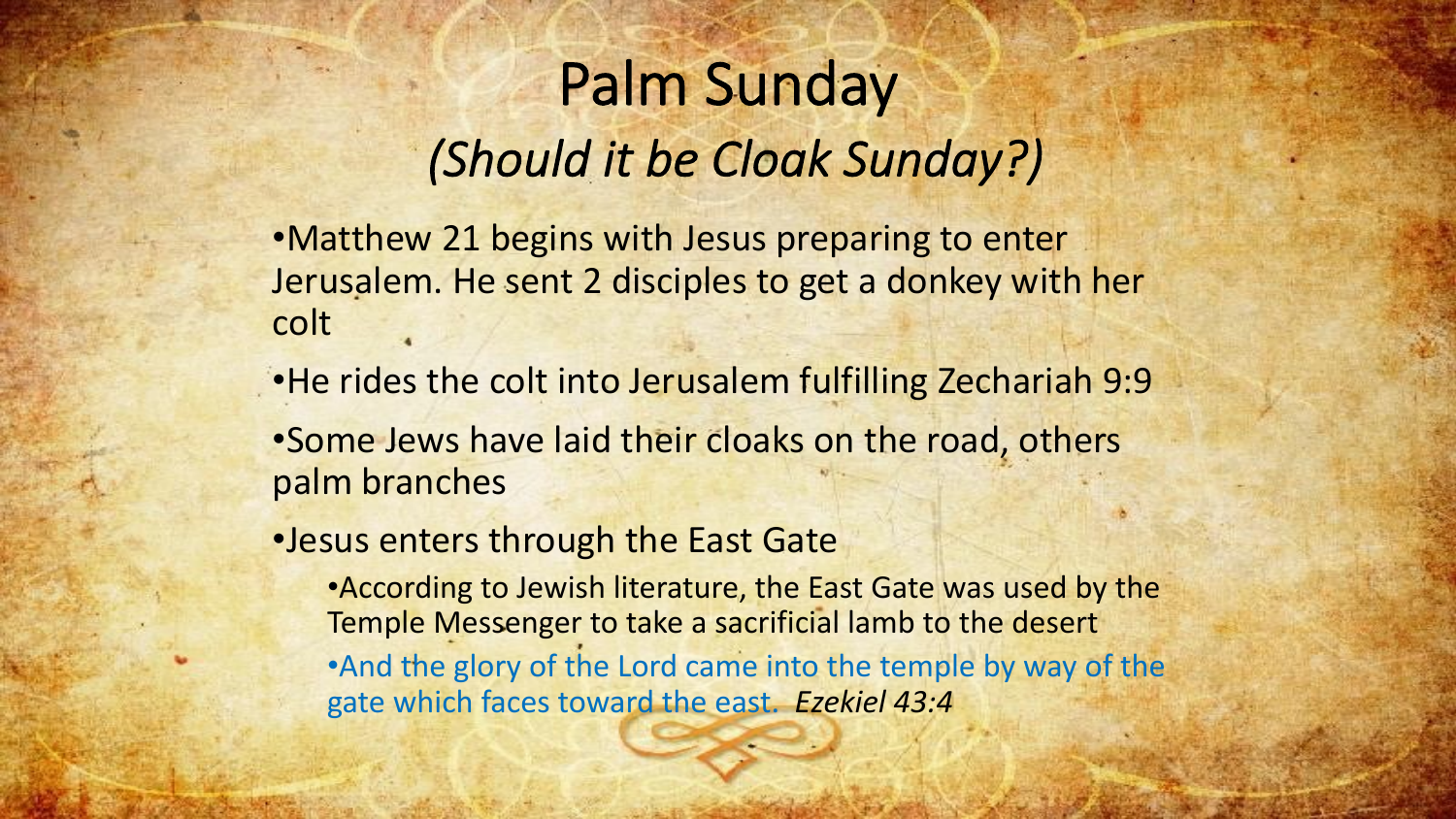## Preparing the Lamb for Passover

•It's Sunday, 10<sup>th</sup> of Nisan

•Jesus enters Jerusalem and goes to the Temple late in the day

•He cleanses the temple by chasing out the merchants

•He returns to the temple on each of the next 3 days (Mon, Tues, Wed) and teaches

- •The chief priests and elders challenge him each day
- •Jesus prevails in every test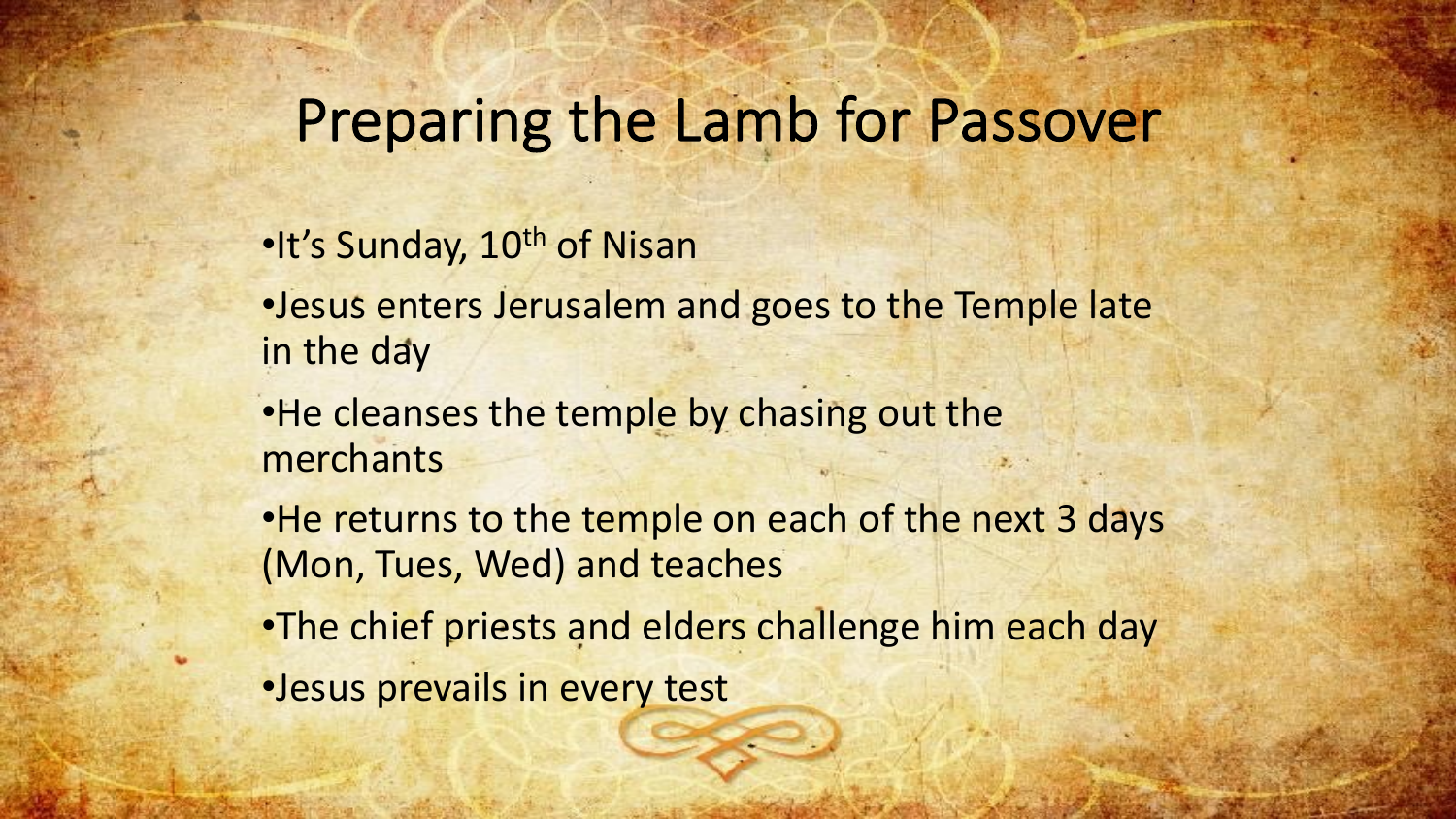#### The Passover Lamb

- Remember Exodus 12 says the Passover lamb must be chosen and inspected for 4 days to determine that there is no blemish on it?
- Jesus presents himself in the Temple and is inspected (tested) by the chief priests and elders for 4 consecutive days
- At the end of the 4<sup>th</sup> day, he is crucified per the Passover requirement
- But wait…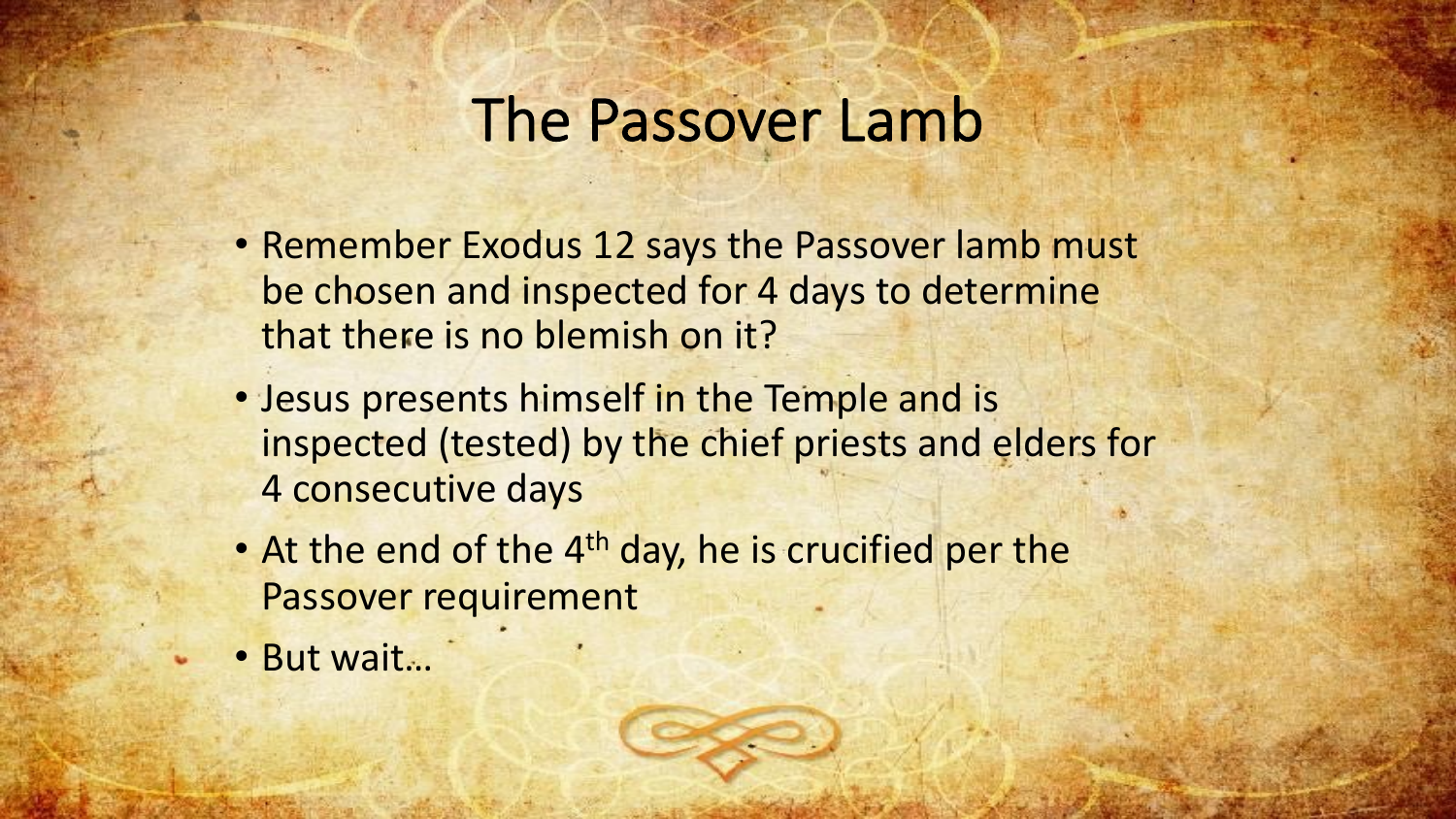### A Difficult Translation

- If Jesus entered Jerusalem on a Sunday and was crucified on the 4th day, as the Passover required, doesn't that mean He was crucified on Wednesday?
- Maybe…
- Scripture allows differing views
	- Some scholars say Wednesday, most say Friday, a few say **Thursday**
- But they all agree He was crucified
- And on the third day resurrected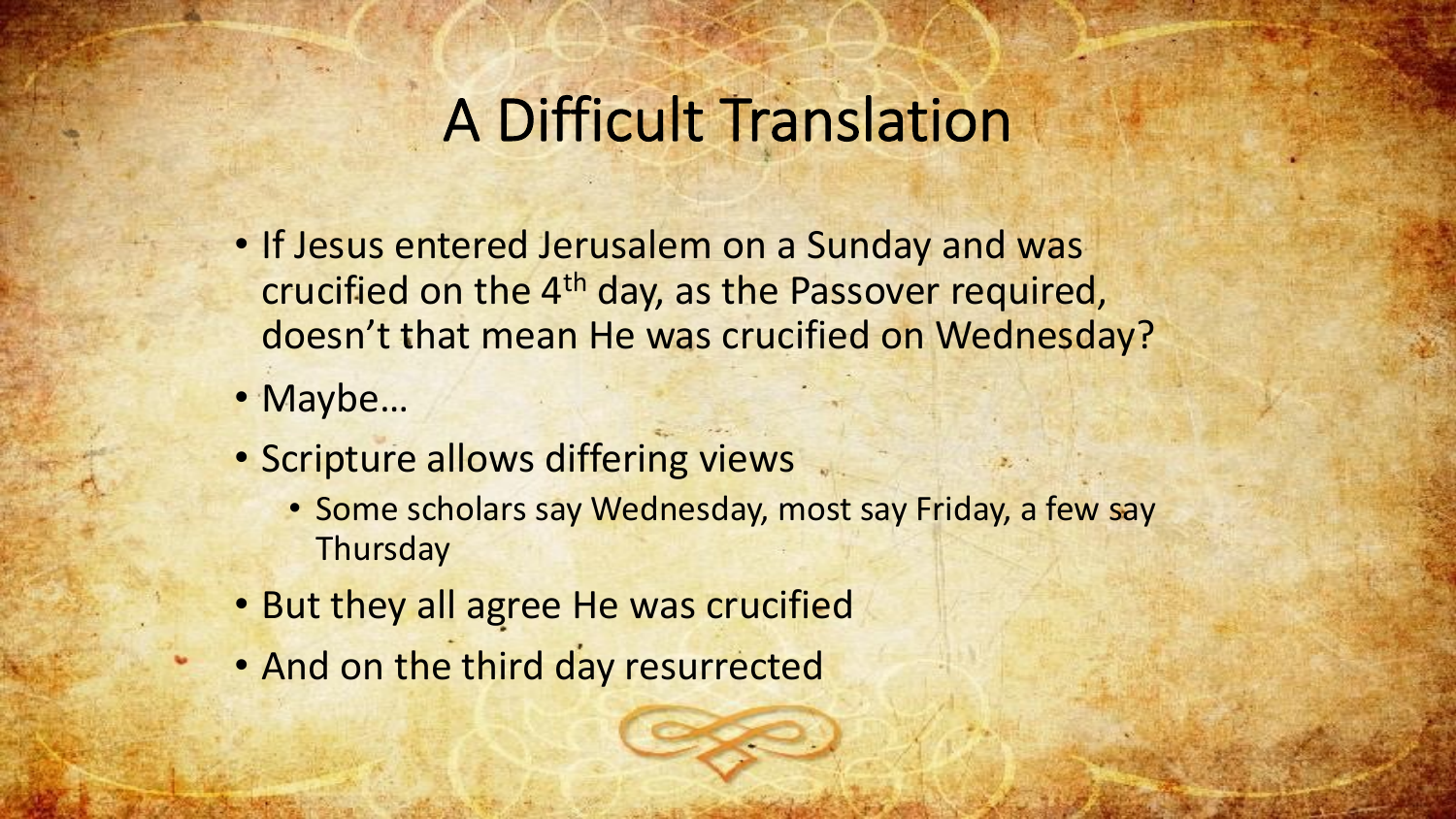## Lamb of God

- It is clear that Jesus completes every requirement of the Passover and thus is the Lamb that God provided to be sacrificed for us
- Imagine the amazement of John the Baptist, when after baptizing Jesus, he is given the revelation that Jesus was the Lamb of God
- Bur one more question: with this revelation, why did John question if Jesus was Messiah? (Matthew 11:13, Luke 7:19)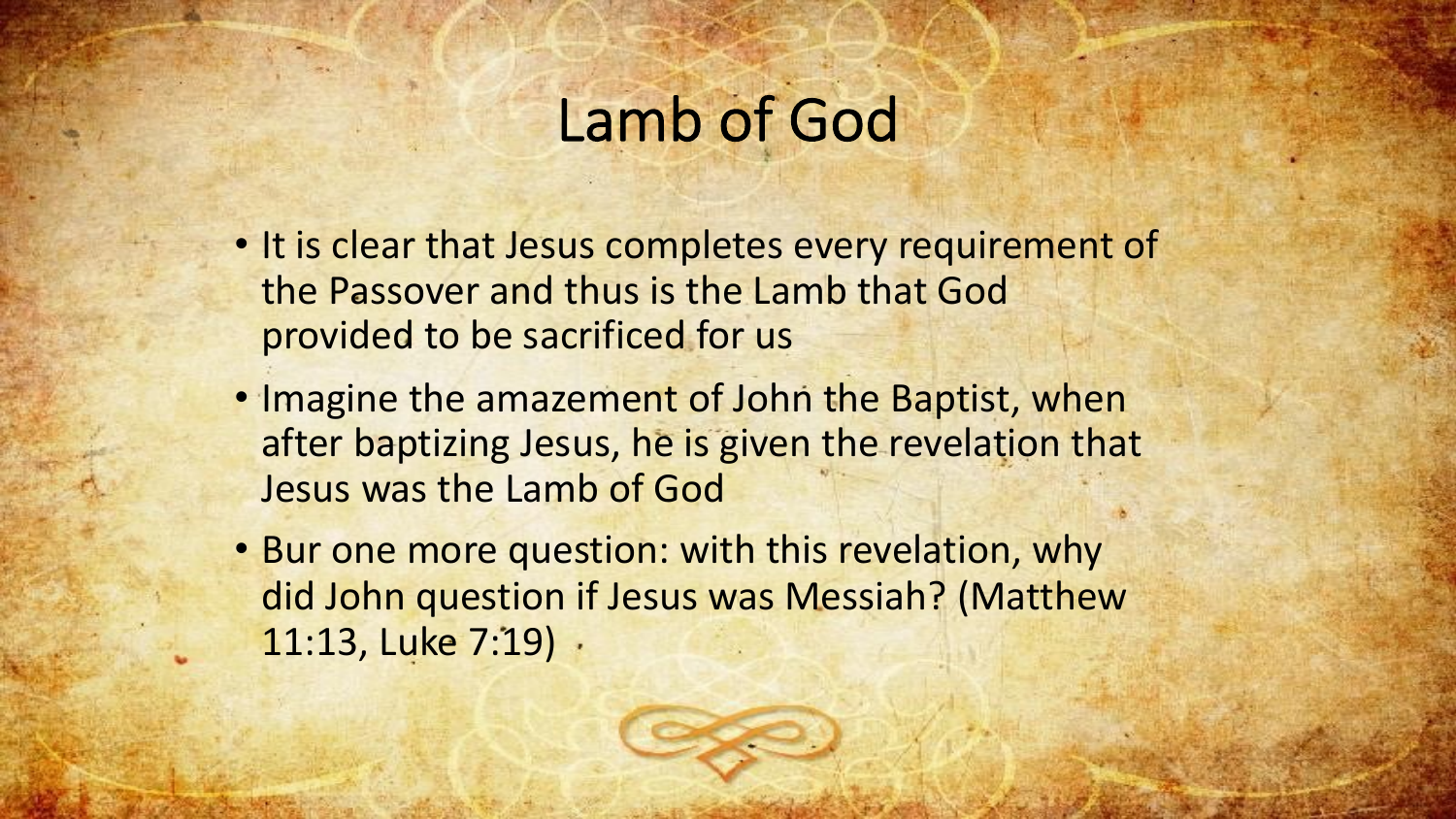## Rabbinical Misunderstanding

- The Jewish scholars were lacking understanding of the Messiah
- As they studied Scriptures concerning the Messiah's arrival, they noticed a two-sided nature to those prophecies
	- Some passages in the Bible spoke of the Messiah as a suffering servant who would die for the sins of Israel, notably Isaiah 53
	- Other passages taught the Messiah would be a conquering king who would rule over the whole world with power, notably Psalm 2